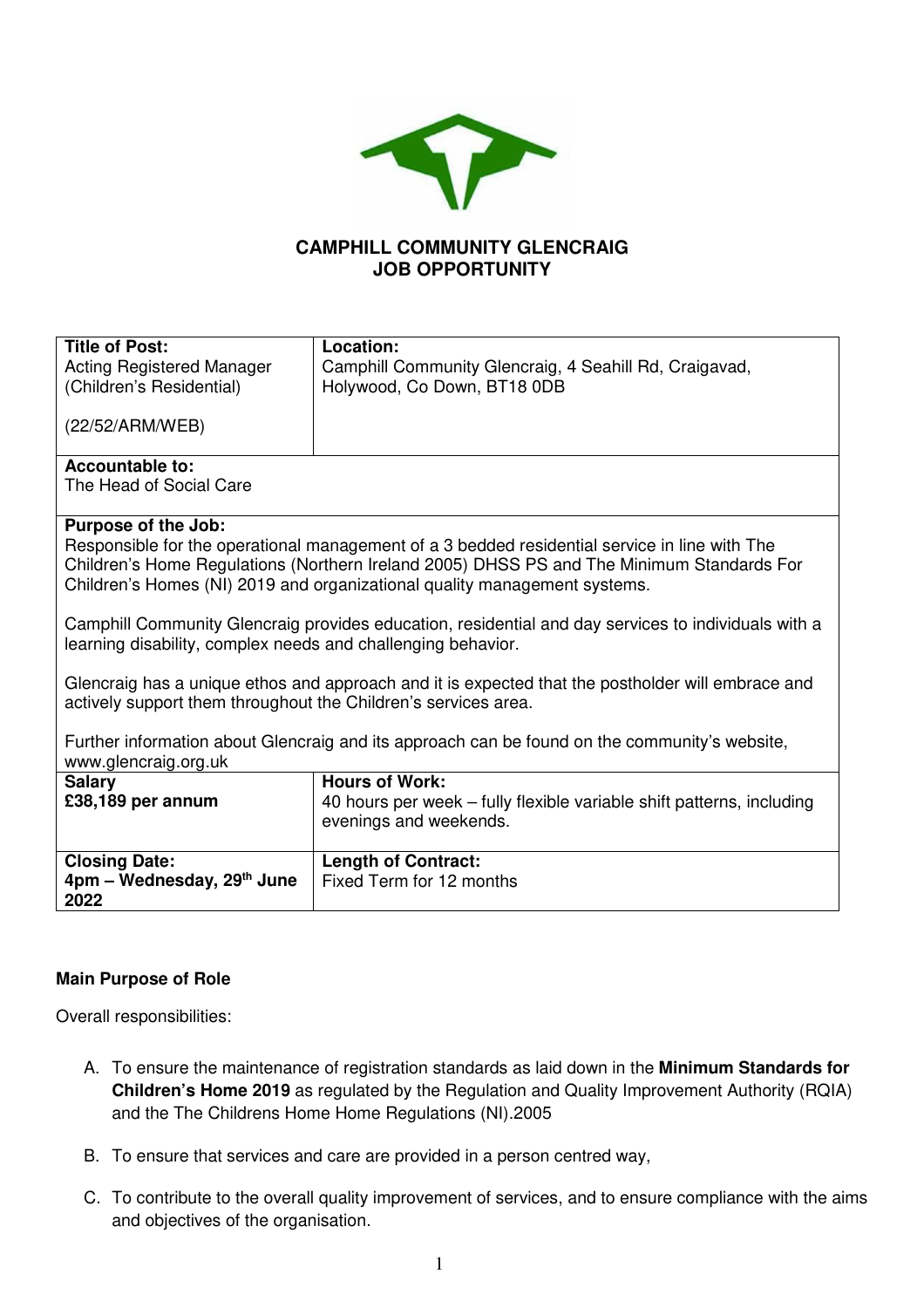- D. To secure the care and safety of staff and of service users when they are residing at the home or otherwise in the charge of support staff.
- E. To oversee the day-to-day management and administration of the home in accordance with statutory regulations and Glencraig policies and procedures.
- F. To promote and encourage the use of an environment conducive to a high standard of care in which service users can participate, according to their capacity and wishes.
- G. To be responsible for the recruitment of staff within the unit in conjunction with the Deputy Manager and Team Leaders.
- H. To identify and develop new opportunities for the expansion of the Childrens Home and the range of services it provides including the potential for respite.

#### **1. Workload**

The Registered Manager, will;

- 1.1. Take an active role in planning, co-ordinating and developing services within the Registered Residential Home.
- 1.2. Be responsible for interacting with internal and external stakeholders and other regarding the provision of the service for residents.
- 1.3. Ensure all care and support is aligned to the Statement of Purpose.
- 1.3.1. Be required to undertake a pattern of work that will require shift work including evening and weekend work, as determined by the needs of the service.
- 1.4. Be part of the Safeguarding On-Call Team for the whole community including Adult Residential.
- 1.5. Maintain excellent governance, risk assessment, reporting and safeguarding procedures.
- 1.6. Be responsible for line management of Deputy Manager, Team leaders and Children's Residential **Workers**

### **2. Staff Supervision**

#### **The Registered Manager shall:**

- 2.1 Ensure that each member of staff receives regular supervision in accordance with Glencraig policy.
- 2.2 Provide day to day supervision to all support staff, sessional or otherwise, as required and in line with job descriptions relating to each post.
- 2.3 Contribute to individual staff development in line with Glencraig Training Strategies and mandatory training requirements.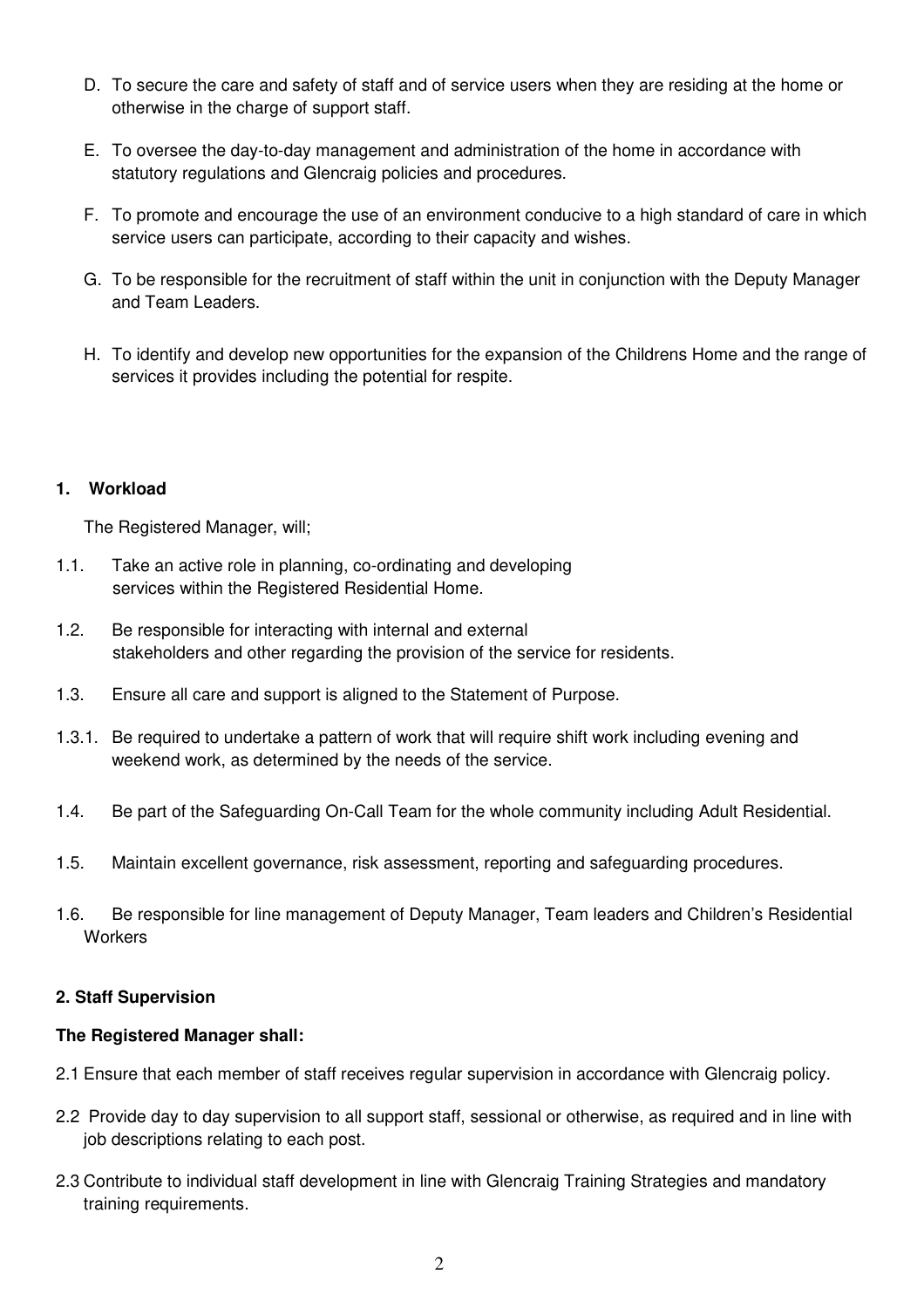- 2.4 Maintain an appraisal process for individual team members, in line with Glencraig policy and procedure and individual work plans.
- 2.5 Oversee a shift rota system, ensuring the most efficient and effective use of staff to the benefit of the smooth running of the home
- 2.6 Ensure that staff members are familiar with the professional, administrative and financial aspects of the service as set out in the Quality Management System and the Residential Care Homes Minimum Standards.
- 2.7 Manage staff performance via Glencraig policy and procedures and implement with support from line manager and HR, the disciplinary process as needed, whilst ensuring that all employment legislation and best practice is adhered to.
- 2.8 Ensure that Mandatory training is maintained by staff and volunteers.

# **3. Care of Service Users**

# **The Registered Manager, shall:**

- 3.1 Promote and maintain a quality service in line with statutory requirements and the Organisation Quality Management Systems, and ensure that all staff are familiar with and adhere to these requirements and guidelines.
- 3.2 Create and maintain an environment which has the capacity to respond to each service user's individual needs.
- 3.3 Actively promote and maintain a close working partnership with parents/carers and other significant people in the lives of service users in order to promote their best interests.
- 3.4 Ensure that all service users are allocated a key worker and facilitate the attendance of the keyworker at meetings or reviews relating to the service user.
- 3.5 Ensure that staff are familiar with and adhere to care plans as agreed for service users.
- 3.6 Promote and maintain procedures which will ensure an adequate level of emotional and physical health care for service users, and ensure that professional assistance is sought where necessary and appropriate.
- 3.7 Ensure that guidelines for the administration and safe keeping of medication are made available to all members of staff and are adhered to.

# **4. Building Management & Leadership**

### **The Registered Manager, shall:**

- 4.1 Be responsible for all aspects of day-to-day management.
- 4.2 Ensure that Health and Safety legislation and Quality Improvement Plans arising from RQIA or MMR inspections of the houses are complied with.
- 4.3 Ensure that houses are maintained in good repair, and liaise with the personnel who have responsibility for carrying out such work.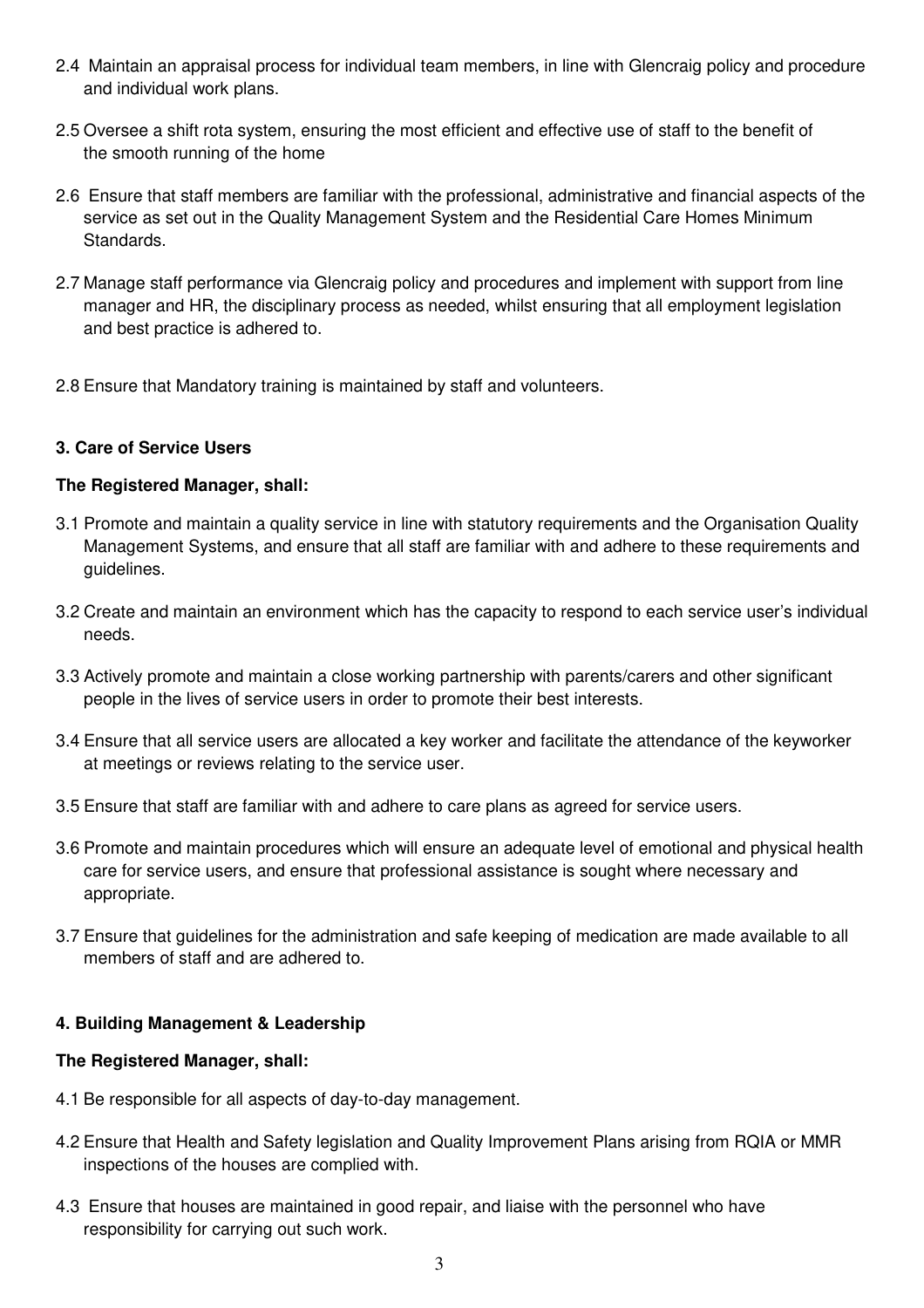- 4.4 Be responsible for the maintenance of such statutory records as may be legally required, e.g. accident book, fire equipment test log, etc.
- 4.5 Promote a positive image of the houses by creating an environment which, as far as possible, destigmatises institutional care.
- 4.6 Act as a role model at all times whilst ensuring that all staff work within the ethos and value base of Camphill Community Glencraig

#### **5. Financial Management**

#### **The Registered Manager, shall:**

5.1 Be responsible for the management of the home's budget and ensuring that budget boundaries are maintained; be aware of and adhere to relevant financial regulations and ensure that financial records are kept, are up to date, and are available for inspection by authorised personnel.

5.2 Have responsibility for maintaining accounts relating to the personal property of clients who are unable to manage their own financial affairs.

5.3 Be responsible for following procedures regarding the ordering of goods and services.

### **6. Administrative Duties**

#### **The Registered Manager, shall:**

6.1. Be responsible for the maintenance of the established record keeping system which will be available for inspection as necessary by authorised personnel.

6.2. Be responsible for the production of data, statistics and reports relating to the role and activities of the houses as required.

### **7. Other Duties**

### **The Registered Manager, shall:**

- 7.1 Promote, maintain and evaluate the houses service delivery within annual Children's services plans, objectives and targets.
- 7.2 Undertake training as required.
- 7.3 Actively promote the concepts of anti-oppressiveness and equal opportunities in all aspects of the organisation's work.
- 7.4 Remain up to date with current legislation, thinking and theory in relation to professional conduct and practice, and ensure that staff are familiar with these.
- 7.5 Maintain personal and professional development to meet the changing demands of the job, participate in appropriate training activities and encourage and support staff in their development and training.
- 7.6 Undertake such other duties, training and/or hours of work as may be reasonably required and which are consistent with the general level of responsibility of this job.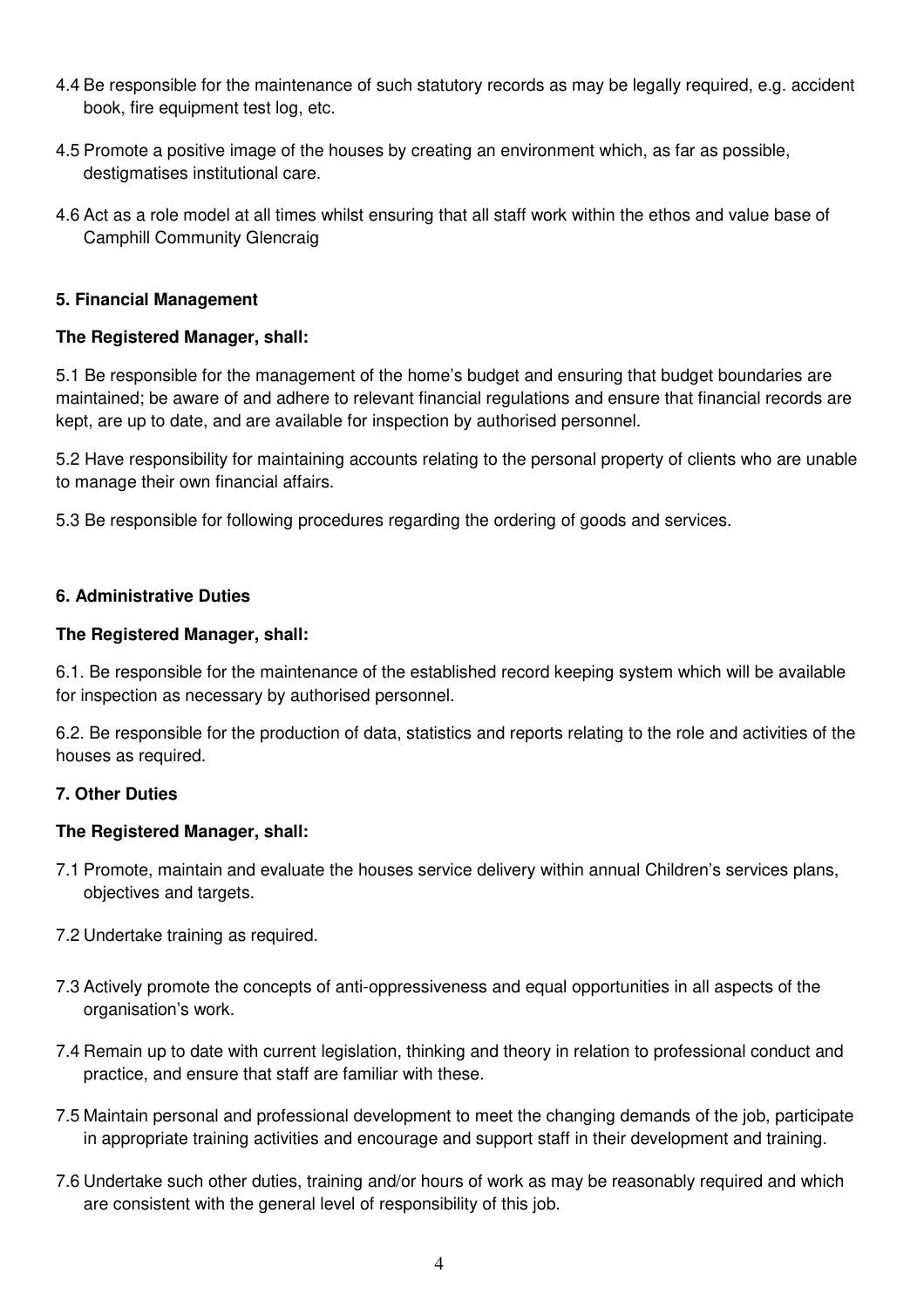7.7 Undertake health and safety duties commensurate with the post and/or as detailed in Glencraig's Health and Safety Policy.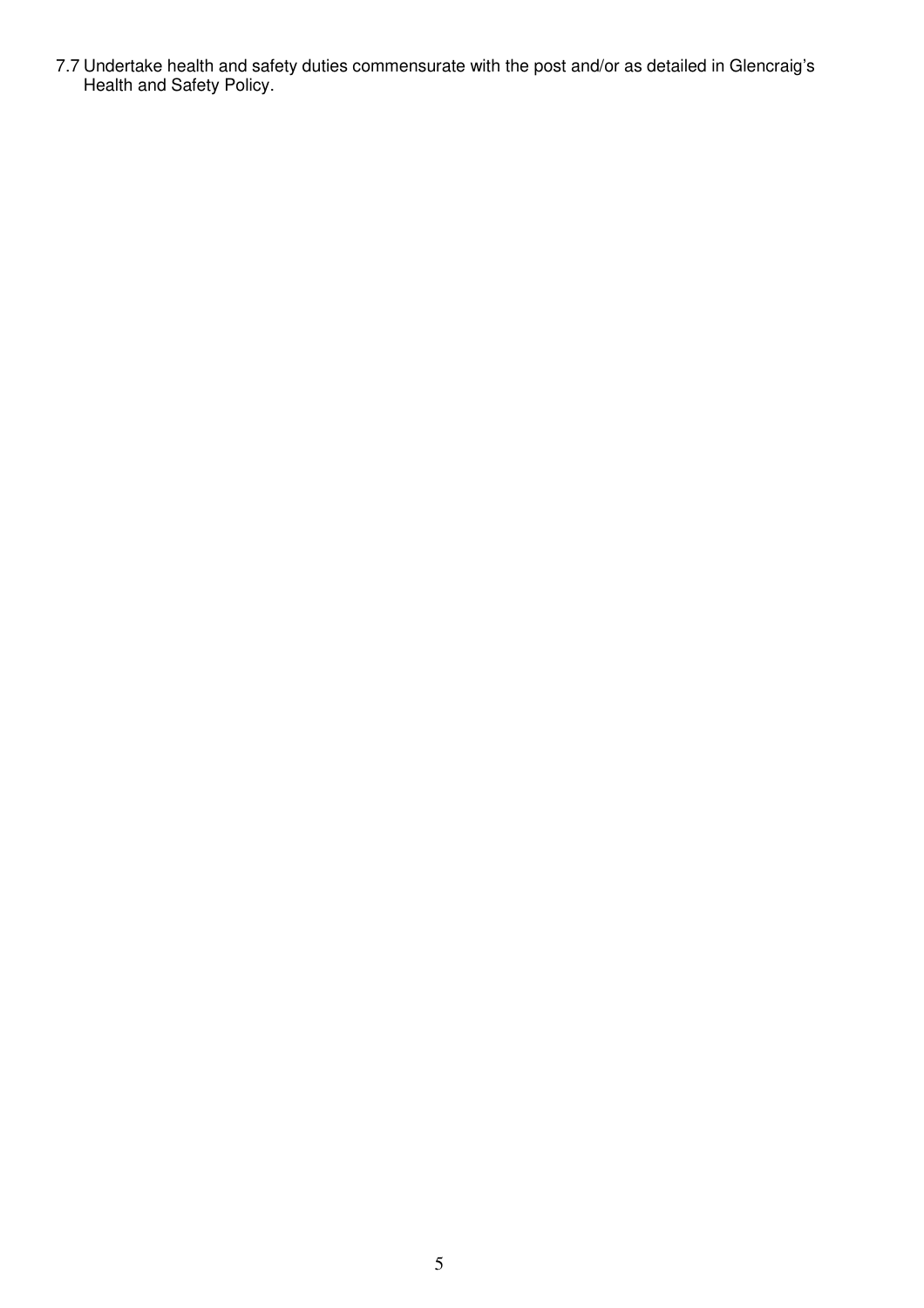# **Person Specification:**

**ESSENTIAL CRITERIA –** all applicants MUST be able to demonstrate either at short-listing or at interview all essential criteria listed below. Applicants should therefore make it clear on their application form whether or not they meet these criteria. Failure to do so may result in you not being shortlisted. The stage in the process when the criteria will be measured is stated below.

| <b>Criteria</b>                                    | <b>Essential</b>                                                                                                                                                                                                                                                                                                                                                             | <b>Desirable</b>                                                                                                                                                                                                                                                                                                                                          | <b>Evidenced By:</b>                                     |
|----------------------------------------------------|------------------------------------------------------------------------------------------------------------------------------------------------------------------------------------------------------------------------------------------------------------------------------------------------------------------------------------------------------------------------------|-----------------------------------------------------------------------------------------------------------------------------------------------------------------------------------------------------------------------------------------------------------------------------------------------------------------------------------------------------------|----------------------------------------------------------|
| Education/Training/<br><b>Qualifications</b>       | Registered with NISCC or<br><b>NMC</b><br>Third level qualification in<br>relevant discipline e.g.<br>(Nursing, Social Work,<br>Occupational Therapy)                                                                                                                                                                                                                        | Management<br>Qualification in<br><b>Health and Social</b><br>Care.<br>PBS training and<br>experience                                                                                                                                                                                                                                                     | Application form                                         |
| <b>Experience</b>                                  | Minimum of 3 years'<br>experience in the<br>provision/co-ordination of,<br>support services for<br>individuals with learning<br>disabilities or other<br>vulnerable groups, 1 year of<br>which should have been at a<br>manager level or equivalent.<br>Experience in a residential<br>home<br>Employed experience in<br>learning disability<br>Experience of direct reports | 2 years' paid<br>experience working<br>within a social care<br>setting<br>1 years paid<br>experience of<br>working with<br>children<br>Experience of<br>developing reports<br>and timely<br>responses to<br>operational and<br>strategic objectives<br>Experience of<br>developing new<br>services particularly<br>in relation to<br>children's services. | Application from<br>Application form<br>Application form |
| <b>Specialist</b><br><b>Knowledge &amp; Skills</b> | The ability to lead a team<br>and work as part of a team.<br>Good organisational skills<br>Good communication &<br>interpersonal skills                                                                                                                                                                                                                                      |                                                                                                                                                                                                                                                                                                                                                           | Application form<br>Application form<br>Application form |
|                                                    | Proficiency of using<br>standard office IT                                                                                                                                                                                                                                                                                                                                   |                                                                                                                                                                                                                                                                                                                                                           |                                                          |

# **The following are essential criteria which will be measured at short listing stage:**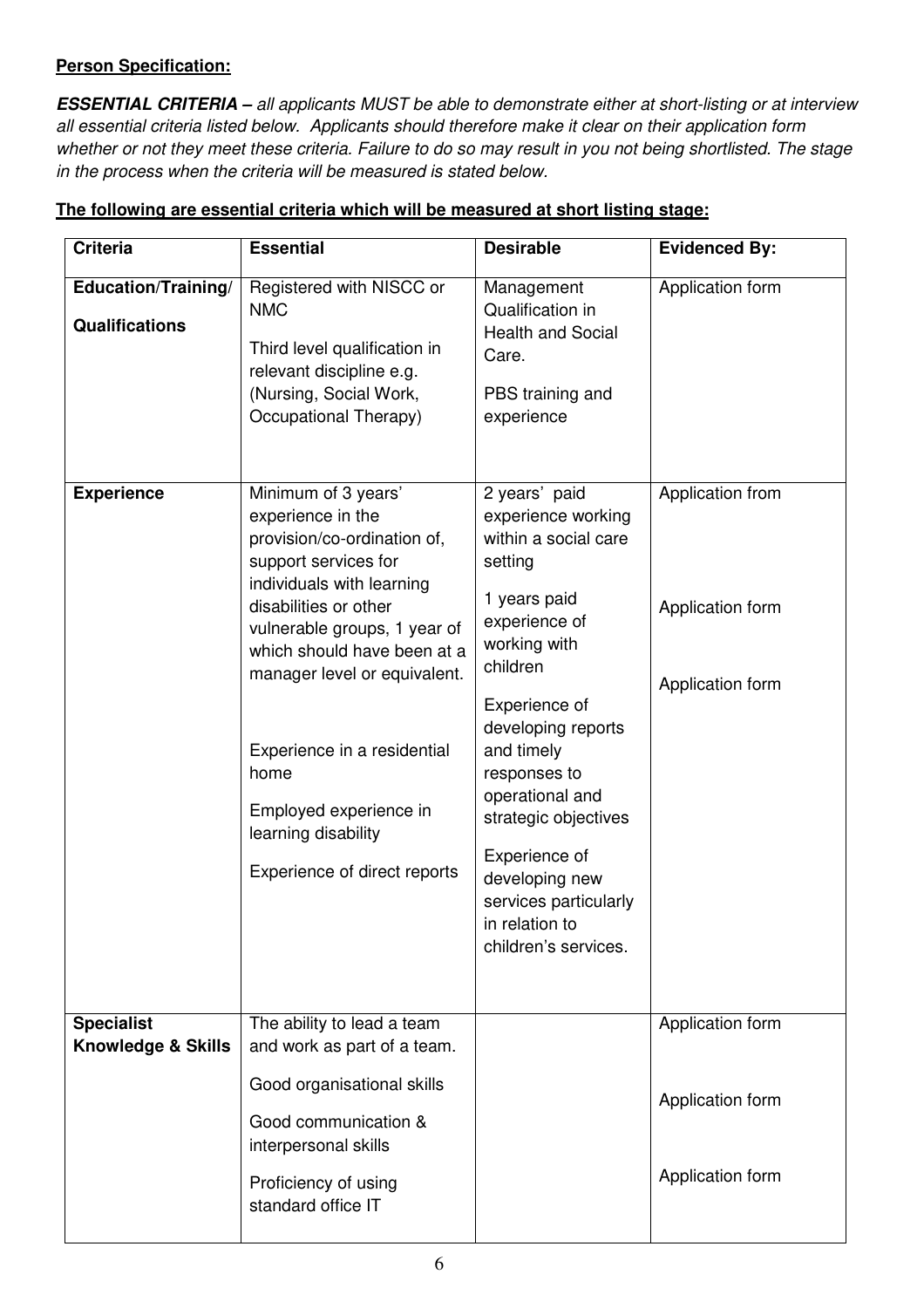|                      | applications such as Word,<br>Excel, the internet and email                                                                                                                                                                                                                                                                                                                             | Application form                                                     |
|----------------------|-----------------------------------------------------------------------------------------------------------------------------------------------------------------------------------------------------------------------------------------------------------------------------------------------------------------------------------------------------------------------------------------|----------------------------------------------------------------------|
| <b>Circumstances</b> | Hold a full current driving<br>license valid for use in UK<br>and Ireland and have<br>access to a car on<br>appointment<br>This criterion will be waived<br>in the case of a suitable<br>applicant who has a<br>disability which prohibits<br>them from driving but who is<br>able to organise suitable<br>alternative arrangements in<br>order to meet the<br>requirements of the post | Valid diver licence,<br>business insurance &<br>MOT cert as relevant |

# **The following are essential criteria which will be measured at interview stage:**

| <b>Criteria</b>                                    | <b>Essential</b>                                                             | <b>Desirable</b>  | <b>Evidenced By:</b> |
|----------------------------------------------------|------------------------------------------------------------------------------|-------------------|----------------------|
| <b>Specialist</b><br><b>Knowledge &amp; Skills</b> | Effective communication skills<br>to meet the needs of the post in<br>full   | Solutions focused | Interview            |
|                                                    | The ability to sustain effective<br>working relationships across<br>agencies |                   | Interview            |
|                                                    | The ability to motivate and<br>support staff                                 |                   | Interview            |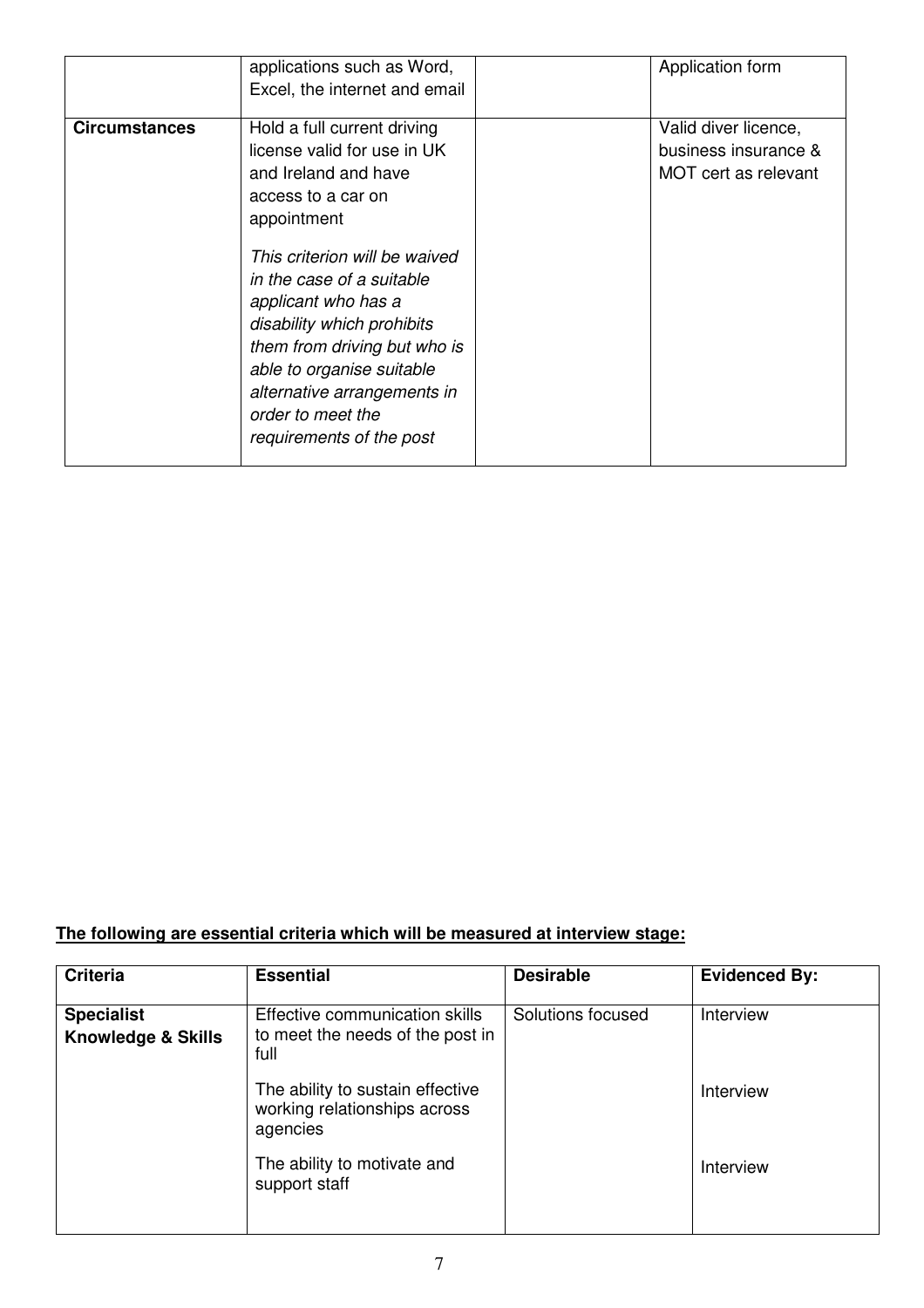|                           | A demonstrable knowledge of<br>safeguarding, disability and<br>equality issues           | Interview                            |
|---------------------------|------------------------------------------------------------------------------------------|--------------------------------------|
|                           | Ability to use initiative and<br>prioritise workload                                     | Interview                            |
|                           | Ability to adopt a flexible<br>approach to meeting the<br>objectives of the job          | Interview                            |
|                           | Knowledge of regulatory<br>framework and Residential<br>Care Homes Minimum<br>Standards. |                                      |
| <b>Other Requirements</b> | Valid work permit                                                                        | Work permit                          |
| post job offer            | Access NI check                                                                          | Valid documentation                  |
|                           | Able to fulfil the occupational<br>health requirements for the<br>post                   | Occupational health<br>questionnaire |
|                           | Job references                                                                           | Two satisfactory<br>references       |

# **Benefits**

- 28 days annual leave pro rata plus Glencraig recognises 12 statutory days
- Annual incremental pay increases
- Organisation Pension available
- Occupational sick Pay Scheme, which increases with length of service
- Free parking on site
- Optional enrolment into the Benenden Health
- Commitment to development of the staff team through training and learning opportunities
- Staff recognition & reward incentives aligned to high standards of performance
- Death in Service Insurance Benefit 2x Salary

**COMPLETED APPLICATION FORMS SHOULD BE FORWARDED TO: HR Department Camphill Community Glencraig 4 Seahill Road Craigavad Holywood Co Down BT18 0DB**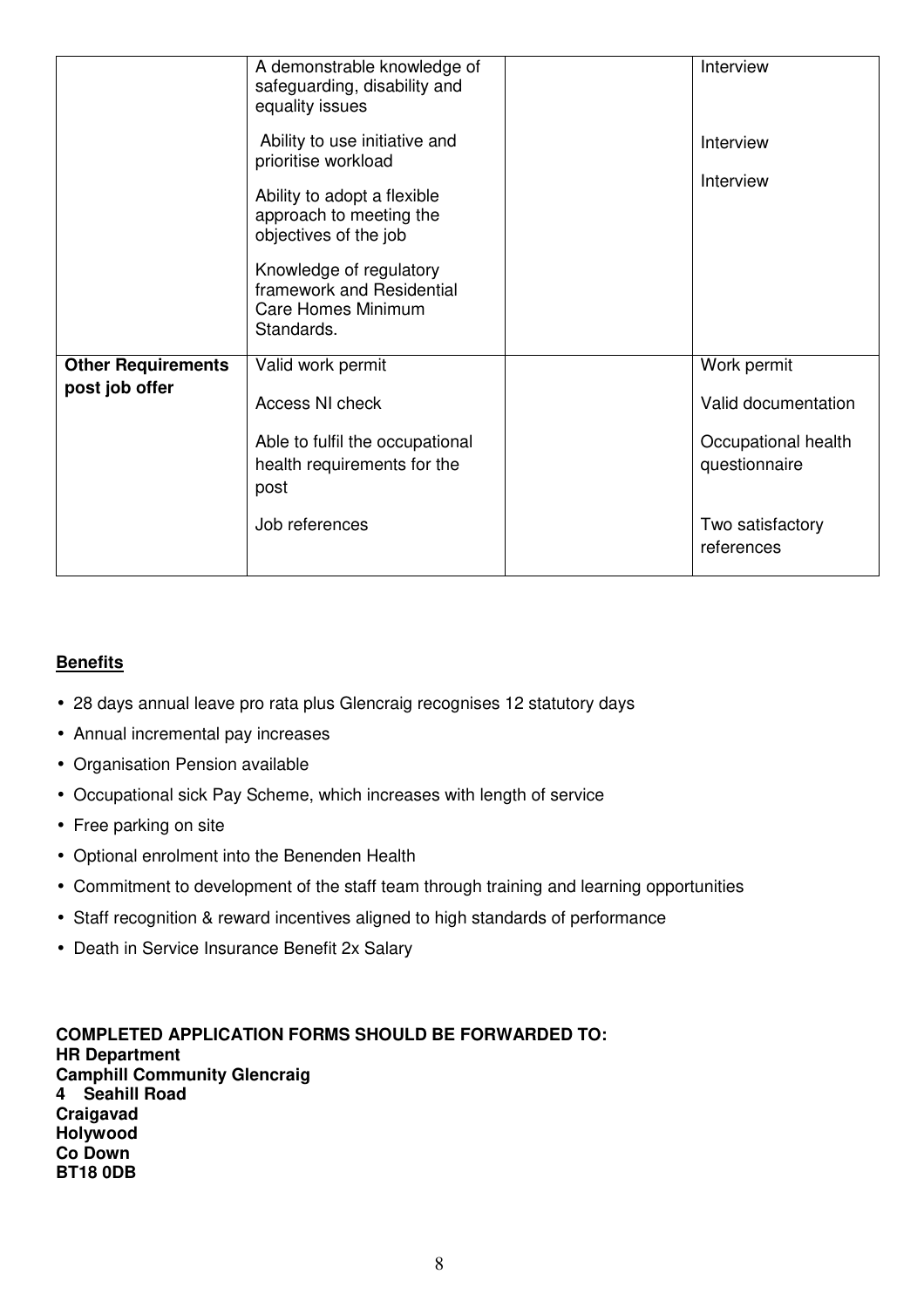**This Job Description is a general outline of the post as it is currently perceived by Camphill Community Glencraig. It is not intended to be restrictive or definitive.** 

**Each member of staff will have an individual work plan agreed with them following appointment to the post, which is aligned to the organisation's strategic plan.** 

**The responsibilities of the post may change in line with continuous improvements as Glencraig aims to meet it's vision and best respond to the needs of disabled people accessing our services.** 

**CAMPHILL COMMUNITY GLENCRAIG IS AN EQUAL OPPORTUNITIES EMPLOYER**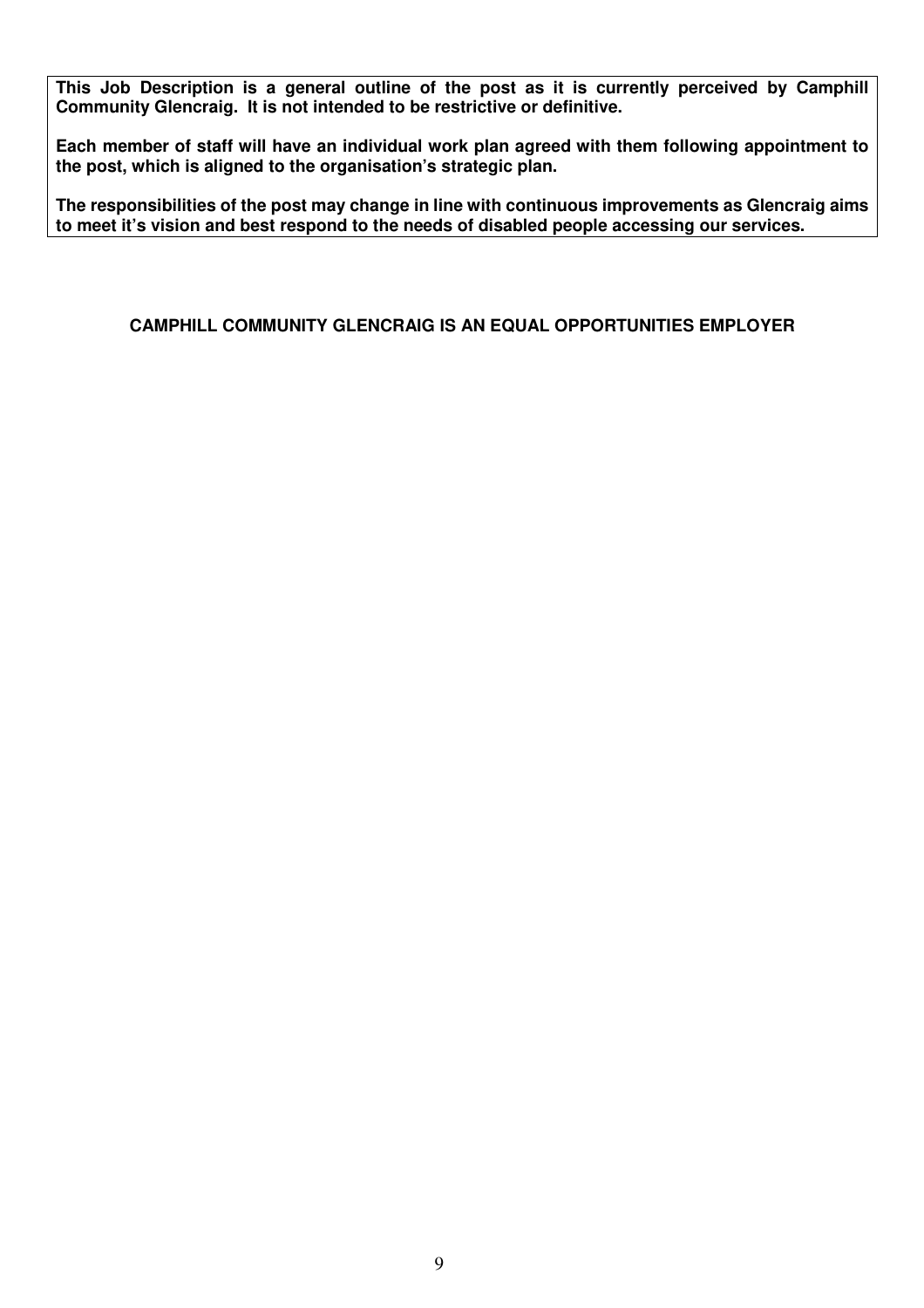

# **POSITION APPLYING FOR – Children's Residential Manager (22/52/ARM/WEB)**

### **PLEASE COMPLETE IN BLACK INK, TYPESCRIPT OR WORD PROCESSED - ALL APPLICATIONS SHOULD BE LEGIBLE AND WILL BE TREATED IN CONFIDENCE**

Only Applications Containing All Information Which Has Been Sought Will Be Considered

#### **PLEASE RETURN COMPLETED FORMS By email to: hr@glencraig.org.uk**

Monitoring Form must accompany CVs & application forms to be considered for shortlisting.

| Surname:                                                                                                   | Title: Mr/Mrs/Miss/Ms                       |  |  |  |  |
|------------------------------------------------------------------------------------------------------------|---------------------------------------------|--|--|--|--|
|                                                                                                            | Other (please specify)                      |  |  |  |  |
| Forename(s):                                                                                               | <b>Maiden Name</b><br>Other Former Name(s): |  |  |  |  |
|                                                                                                            | (if appropriate):                           |  |  |  |  |
| Home Address:                                                                                              | Address for Correspondence (if different):  |  |  |  |  |
|                                                                                                            |                                             |  |  |  |  |
|                                                                                                            |                                             |  |  |  |  |
|                                                                                                            |                                             |  |  |  |  |
| Postcode:                                                                                                  | Postcode:                                   |  |  |  |  |
| Home Telephone No.                                                                                         | Daytime Telephone No.                       |  |  |  |  |
| (incl STD Code)                                                                                            | (incl STD Code)                             |  |  |  |  |
| Mobile Tel No:                                                                                             | National Insurance No.                      |  |  |  |  |
|                                                                                                            |                                             |  |  |  |  |
| <b>Email Address:</b>                                                                                      |                                             |  |  |  |  |
| Do you hold a current full UK driving licence?                                                             | Do you have access to a form of transport?  |  |  |  |  |
| Yes/No                                                                                                     | Yes/No                                      |  |  |  |  |
| Nationality: EC/Non-EC                                                                                     | If Non-EC, please specify                   |  |  |  |  |
| Do you have the right to work in the UK?                                                                   |                                             |  |  |  |  |
| Yes / NO                                                                                                   |                                             |  |  |  |  |
|                                                                                                            |                                             |  |  |  |  |
| Note: the organisation will require proof of your right to work in the UK e.g. a passport showing that the |                                             |  |  |  |  |
| holder is a citizen of the United Kingdom or a national of the EEA or Switzerland as required by the       |                                             |  |  |  |  |
| Immigration, Asylum and Nationality Act 2006.                                                              |                                             |  |  |  |  |
| Are you currently NISCC Registered?                                                                        |                                             |  |  |  |  |
|                                                                                                            |                                             |  |  |  |  |
| Were you referred by an existing Camphill Community Glencraig Employee?                                    |                                             |  |  |  |  |
| Yes / No                                                                                                   |                                             |  |  |  |  |
|                                                                                                            |                                             |  |  |  |  |
| If yes, Please enter the employee's name here:                                                             |                                             |  |  |  |  |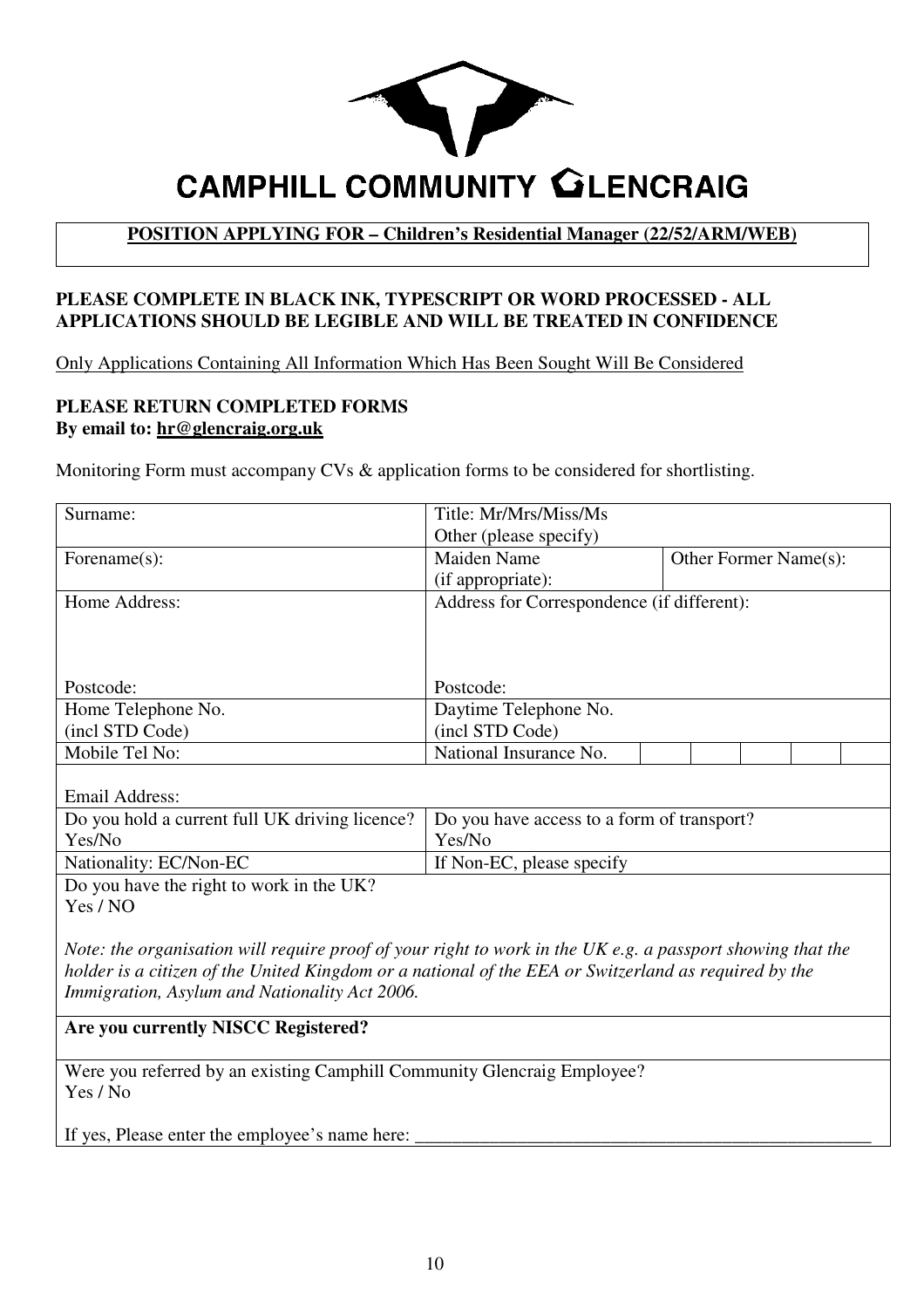# **EDUCATION – GENERAL (Please note all qualifications listed below will require evidence by certificates).**

#### **GCSE/'O' Levels/'A' Levels/Secretarial Exams etc.**

| Subjects passed | Examining<br>Body | Level Attained   | Grade | Year |
|-----------------|-------------------|------------------|-------|------|
|                 |                   | (e.g. GCSE etc.) |       |      |
|                 |                   |                  |       |      |
|                 |                   |                  |       |      |
|                 |                   |                  |       |      |
|                 |                   |                  |       |      |
|                 |                   |                  |       |      |
|                 |                   |                  |       |      |
|                 |                   |                  |       |      |
|                 |                   |                  |       |      |
|                 |                   |                  |       |      |
|                 |                   |                  |       |      |
|                 |                   |                  |       |      |
|                 |                   |                  |       |      |
|                 |                   |                  |       |      |
|                 |                   |                  |       |      |
|                 |                   |                  |       |      |
|                 |                   |                  |       |      |

# **FURTHER / HIGHER EDUCATION**

| Degree/Diploma/Certificate/NVQ | <b>Result and Date obtained</b> |  |
|--------------------------------|---------------------------------|--|
|                                |                                 |  |
|                                |                                 |  |
|                                |                                 |  |
|                                |                                 |  |
|                                |                                 |  |
|                                |                                 |  |
| <b>EXAMINATIONS PENDING</b>    |                                 |  |
| Qualification(s)               | Date to be taken                |  |

| Qualification(s) | Date to be taken |
|------------------|------------------|
|                  |                  |
|                  |                  |
|                  |                  |
|                  |                  |
|                  |                  |

# **TRAINING**

Details of Training Courses attended and awards achieved, including dates if appropriate.

| Details of Course |                                          |                          |
|-------------------|------------------------------------------|--------------------------|
|                   |                                          | Date Course<br>Completed |
|                   | Organisation<br>who provided<br>Training |                          |
|                   |                                          |                          |
|                   |                                          |                          |
|                   |                                          |                          |
|                   |                                          |                          |
|                   |                                          |                          |
|                   |                                          |                          |
|                   |                                          |                          |
|                   |                                          |                          |
|                   |                                          |                          |
|                   |                                          |                          |
|                   |                                          |                          |

#### **MEMBERSHIP OF PROFESSIONAL ORGANISATIONS**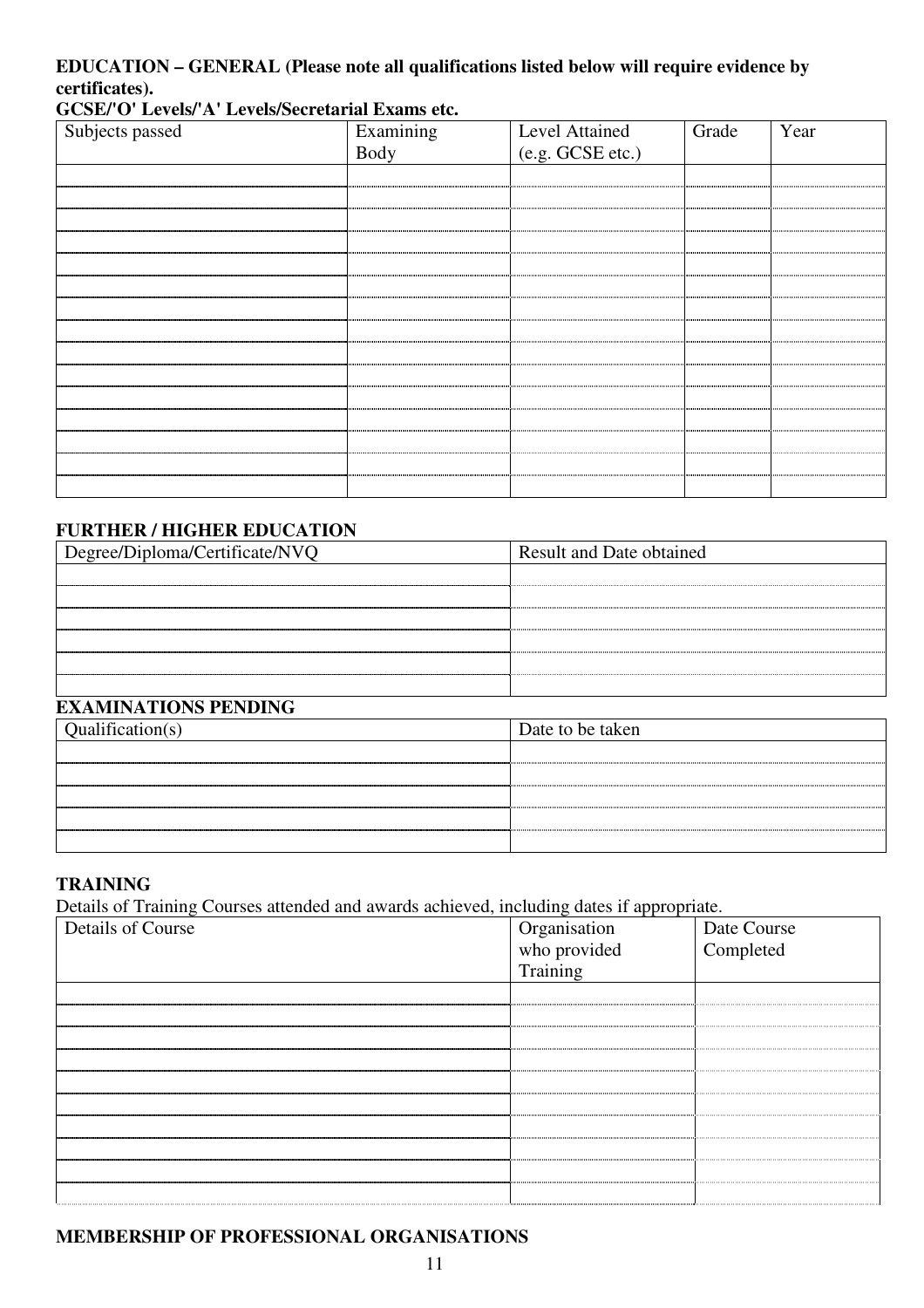| Date Joined | Institute / Organisation | Grade of Membership<br>(Where appropriate) | Membership Number |
|-------------|--------------------------|--------------------------------------------|-------------------|
|             |                          |                                            |                   |
|             |                          |                                            |                   |
|             |                          |                                            |                   |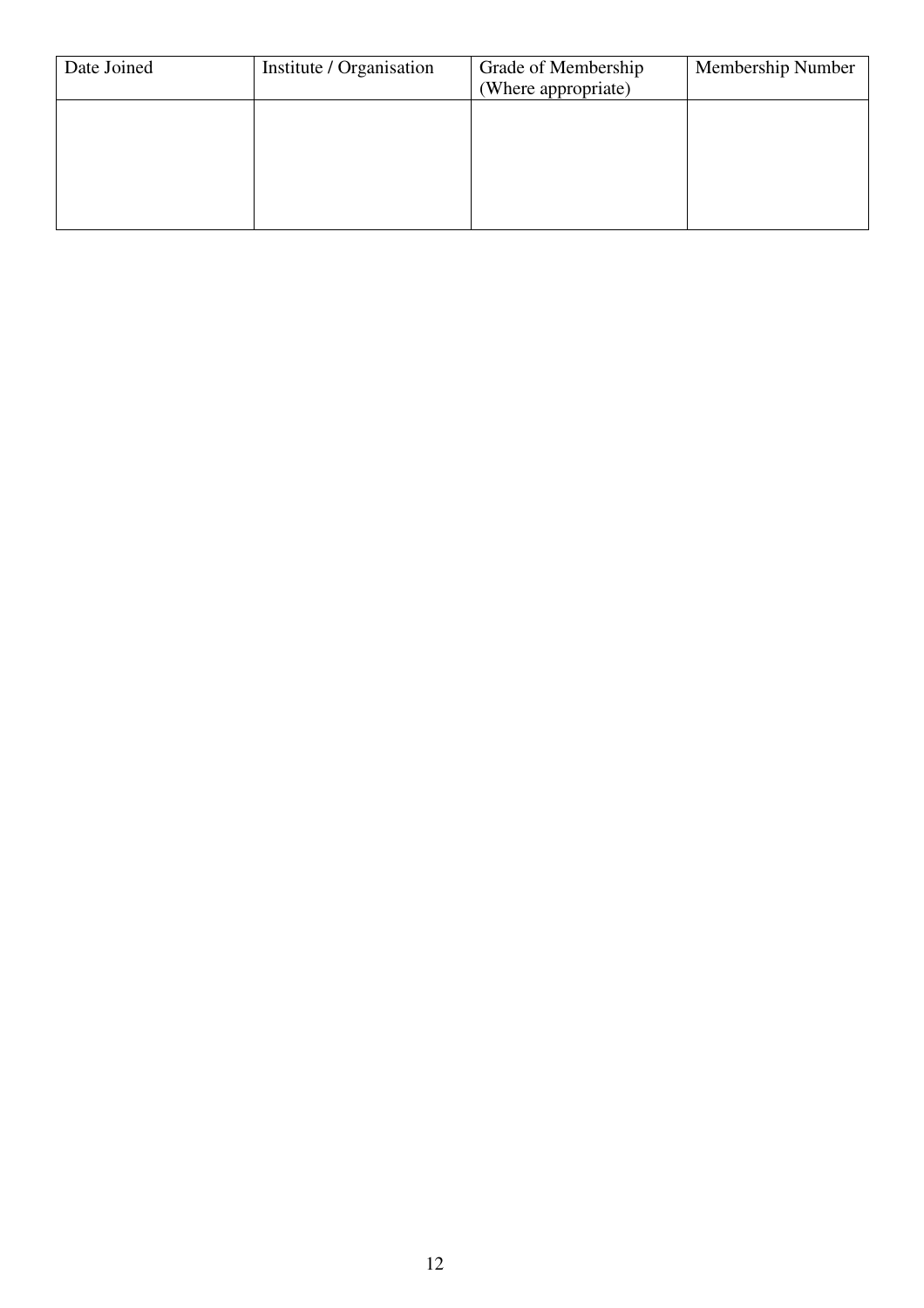# **EMPLOYMENT HISTORY - PRESENT POST**

| Name and Address of present employer: | Title and grade of post:                      |     |       |      |
|---------------------------------------|-----------------------------------------------|-----|-------|------|
|                                       | Present Salary/Wage:<br>£                     |     |       |      |
|                                       | Title/Level of Person you currently report to |     |       |      |
| Status:                               |                                               |     |       |      |
| Permanent/Temporary/Fixed Term        |                                               |     |       |      |
| Department:                           | Date<br>appointed:                            | Day | Month | Year |
| Location:                             | Period of Notice required:                    |     |       |      |

| Present duties and responsibilities:                                                           |
|------------------------------------------------------------------------------------------------|
|                                                                                                |
|                                                                                                |
|                                                                                                |
|                                                                                                |
|                                                                                                |
|                                                                                                |
|                                                                                                |
|                                                                                                |
|                                                                                                |
|                                                                                                |
| (please continue on separate sheet if necessary, clearly marking the question it is linked to) |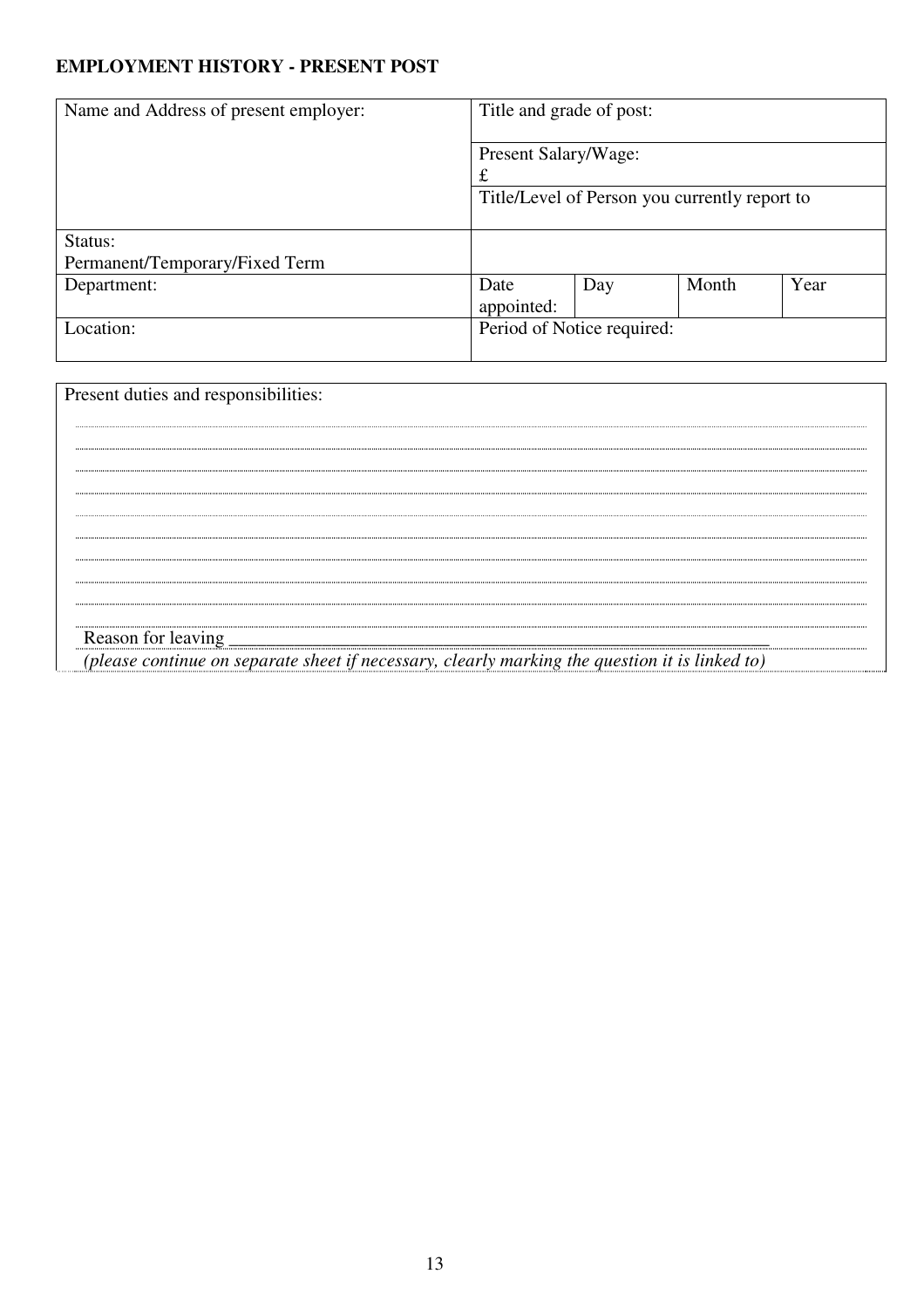# **PREVIOUS POSTS (Beginning with most recent)**

**NB:** To assist consideration in your application you are advised to give precise dates for each period of employment, where possible. This is particularly important when there are time considerations for shortlisting criteria based on experience/post qualification experience.

| Name and Address of Employer | Grade/Position and Department/ | From       | To         |
|------------------------------|--------------------------------|------------|------------|
|                              | Speciality                     | dd/ mm/ yy | dd/ mm/ yy |
|                              |                                |            |            |
|                              |                                |            |            |
| Duties (briefly)             |                                |            |            |
|                              |                                |            |            |
|                              |                                |            |            |
|                              |                                |            |            |
|                              |                                |            |            |
| Reason for                   |                                |            |            |
| Leaving                      |                                |            |            |
|                              |                                |            |            |

| Name and Address of Employer | Grade/Position and Department/ | From         |                |
|------------------------------|--------------------------------|--------------|----------------|
|                              | Speciality                     | $dd/$ mm/ yy | $dd/$ mm/ $yy$ |
|                              |                                |              |                |
| Duties (briefly)             |                                |              |                |
|                              |                                |              |                |
| Reason for                   |                                |              |                |
| Leaving                      |                                |              |                |

| Name and Address of Employer | Grade/Position and Department/ | From       |            |
|------------------------------|--------------------------------|------------|------------|
|                              | Speciality                     | dd/ mm/ yy | dd/ mm/ yy |
|                              |                                |            |            |
| Duties (briefly)             |                                |            |            |
|                              |                                |            |            |
| Reason for                   |                                |            |            |
| Leaving                      |                                |            |            |

| Name and Address of Employer | Grade/Position and Department/ | From       | To         |
|------------------------------|--------------------------------|------------|------------|
|                              | Speciality                     | dd/ mm/ yy | dd/ mm/ yy |
|                              |                                |            |            |
| Duties (briefly)             |                                |            |            |
|                              |                                |            |            |
| Reason for                   |                                |            |            |
| Leaving                      |                                |            |            |

| Name and Address of Employer | Grade/Position and Department | From                         | 1 U          |
|------------------------------|-------------------------------|------------------------------|--------------|
|                              | Speciality                    | dd/<br>mm/<br>V <sub>1</sub> | $dd/$ mm/ yy |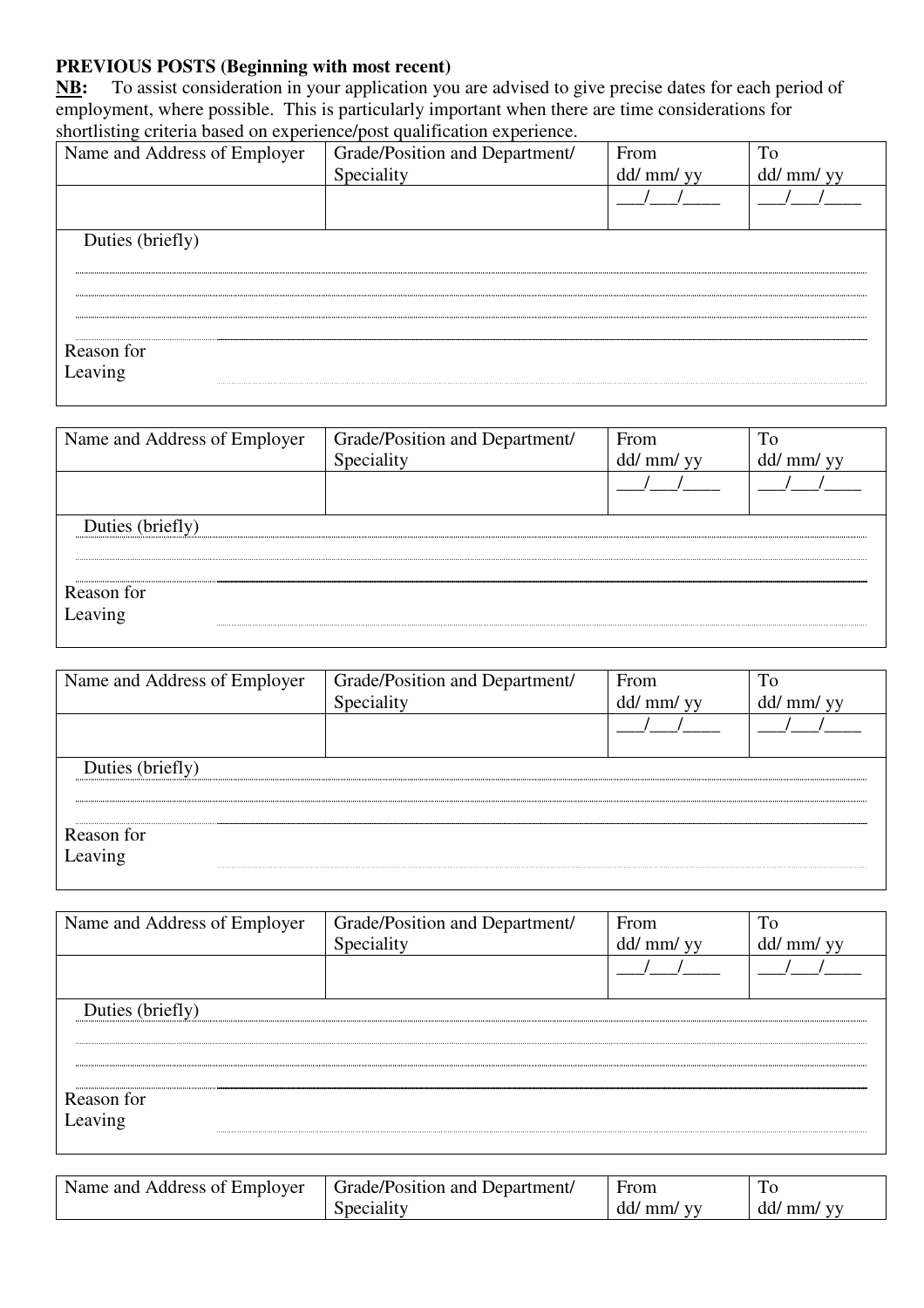| Duties (briefly)      |  |  |  |
|-----------------------|--|--|--|
|                       |  |  |  |
|                       |  |  |  |
|                       |  |  |  |
| Reason for<br>Leaving |  |  |  |

Please account for any period since leaving school/third level education not covered by employment as stated previously

Please detail any other information which may be relevant to your application

*(please continue on separate sheet if necessary, clearly marking the question it is linked to)* 

Please detail **PRECISELY** how you meet each element of the Essential Criteria detailed in the Personnel Specification. If you believe you also meet elements of the Desirable Criteria please detail these also.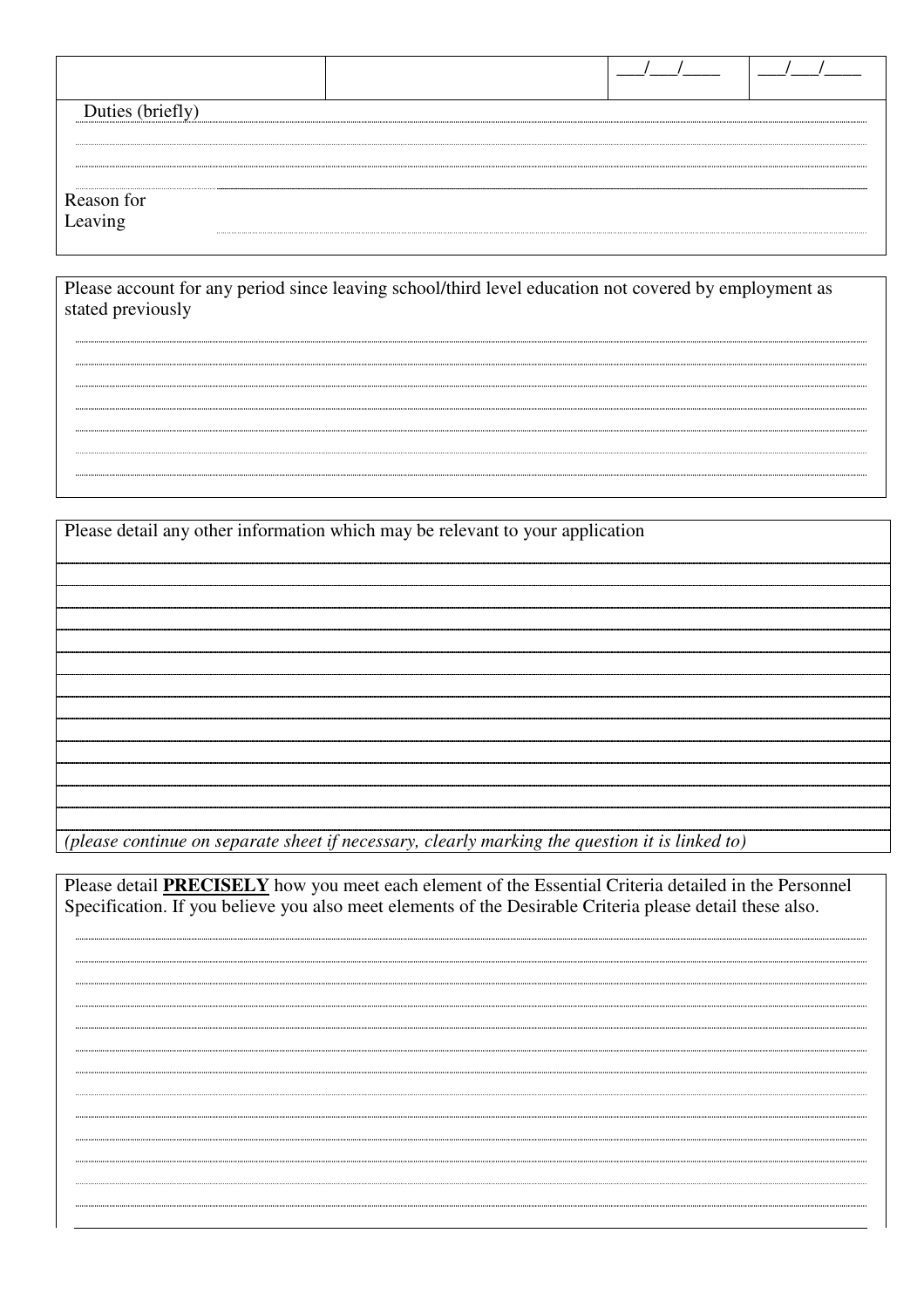............ *(please continue on separate sheet if necessary, clearly marking the question it is linked to)*

|  |  |  | How do you believe your own values would contribute in line with the organisation's values and mission? |
|--|--|--|---------------------------------------------------------------------------------------------------------|
|  |  |  |                                                                                                         |
|  |  |  |                                                                                                         |
|  |  |  |                                                                                                         |
|  |  |  |                                                                                                         |
|  |  |  |                                                                                                         |
|  |  |  |                                                                                                         |
|  |  |  |                                                                                                         |
|  |  |  |                                                                                                         |
|  |  |  |                                                                                                         |
|  |  |  |                                                                                                         |
|  |  |  |                                                                                                         |
|  |  |  |                                                                                                         |
|  |  |  |                                                                                                         |
|  |  |  |                                                                                                         |
|  |  |  |                                                                                                         |
|  |  |  |                                                                                                         |
|  |  |  |                                                                                                         |
|  |  |  |                                                                                                         |
|  |  |  |                                                                                                         |
|  |  |  |                                                                                                         |
|  |  |  |                                                                                                         |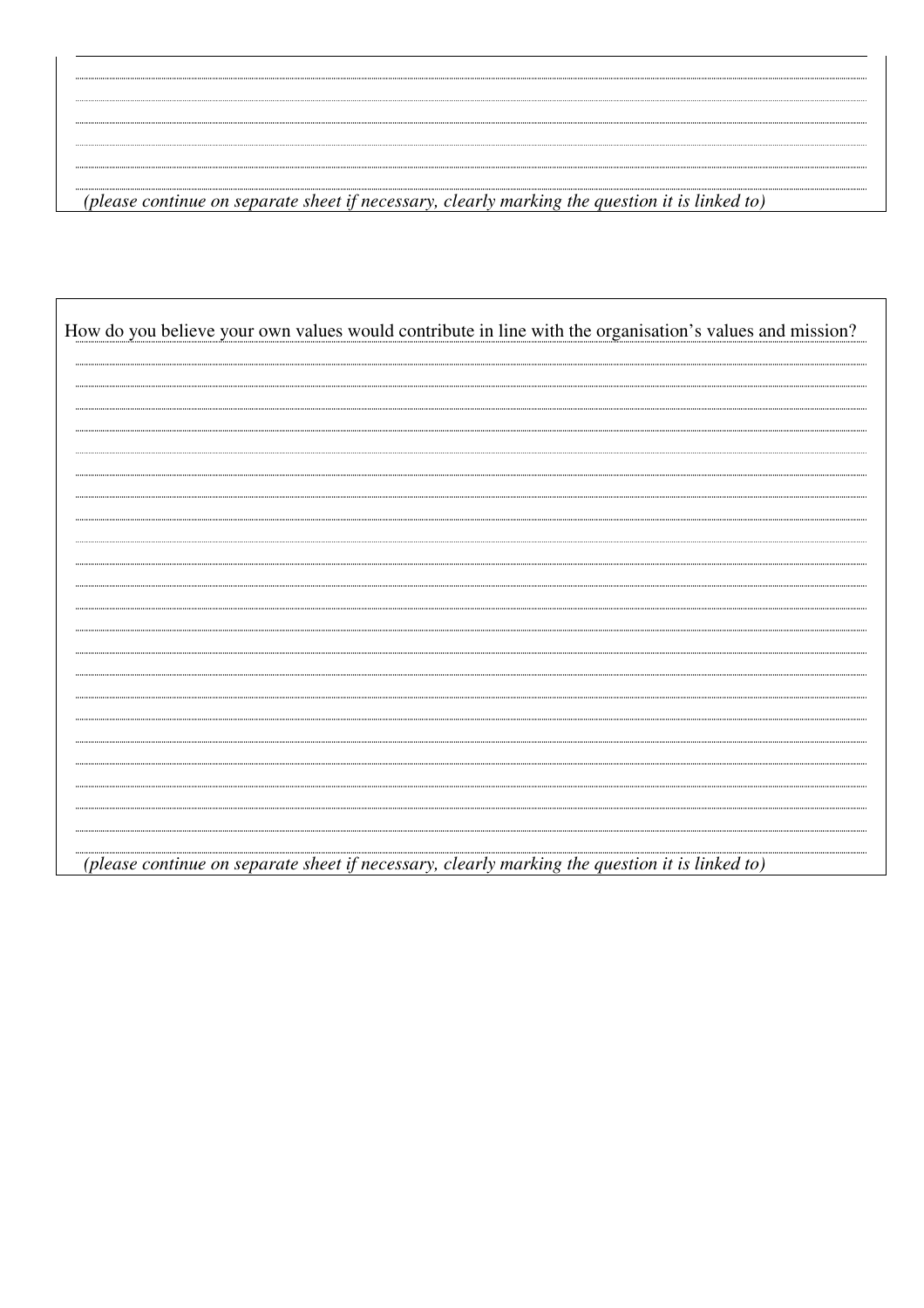#### **REFEREES**

Please name two referees, (not relatives) at least one of whom should have knowledge of your present/most recent work and be in a supervisory/managerial capacity. Camphill Community Glencraig reserves the right to seek a reference from any previous employment.

| <b>Current Employer</b>                              |                                                      |
|------------------------------------------------------|------------------------------------------------------|
| Name:                                                | Name:                                                |
| Capacity in which known                              | Capacity in which known                              |
|                                                      |                                                      |
| Address:                                             | Address:                                             |
|                                                      |                                                      |
|                                                      |                                                      |
|                                                      |                                                      |
| Postcode:                                            | Postcode:                                            |
| Email Address:                                       | Email Address:                                       |
|                                                      |                                                      |
| Daytime Telephone No.                                | Daytime Telephone No.                                |
| (please indicate dialling code)                      | (please indicate dialling code)                      |
| Contact only if appointment being offered subject to | Contact only if appointment being offered subject to |
| satisfactory reference, Access NI and health         | satisfactory reference, Access NI and health         |
| assessment.                                          | assessment.                                          |
| (please tick) $\Box$                                 | (please tick) $\Box$                                 |

### **SPECIAL REQUIREMENTS**

 Do you require any special arrangements to be made to assist you if called for interview? Please provide details:

### **PERSONAL DECLARATION**

I hereby confirm that the information I have included in this application form is a true and accurate account. I understand that any false information given may result in a job offer being withdrawn.

Signature: Date: Date:

**Please ensure that you have completed all relevant parts of this application form.**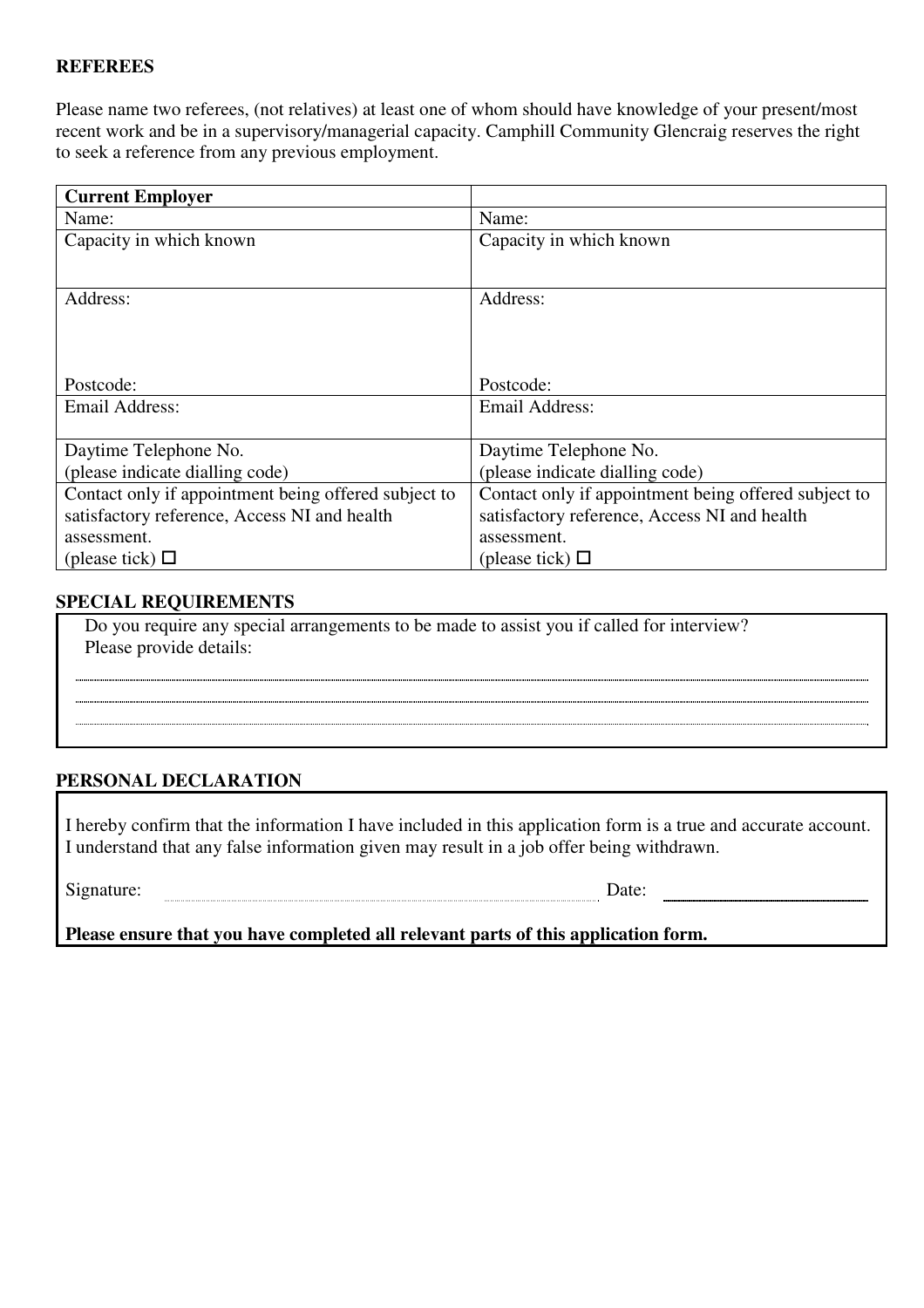

Camphill Community Glencraig is committed to recruiting, retaining and developing a workforce that reflects at all grades the diverse communities that we serve. It is vital that we monitor and analyse diversity information so that we can ensure that our HR processes are fair, transparent, promote equality of opportunity for all staff, and do not have an adverse impact on any particular group. Your cooperation in providing us with accurate data will ensure that we not only meet our legal obligations but even more importantly will result in us designing and applying policies and processes that attract and retain a diverse, talented and motivated workforce. Any information provided on this form will be treated as strictly confidential and will be used for statistical purposes only. It will not be seen by anybody directly involved in the selection process. No information will be published or used in any way which allows any individual to be identified.

### **Please complete and return this form a sealed envelope, along with your application form**.

| <b>Gender</b>                                                                                                                                                                                                                                                                 | Male | <b>Female</b> |  |
|-------------------------------------------------------------------------------------------------------------------------------------------------------------------------------------------------------------------------------------------------------------------------------|------|---------------|--|
| What is your religion or belief?<br>Regardless of whether we practice religion, most of us in Northern Ireland are seen as either Roman<br>Catholic or Protestant. We are therefore asking you to indicate your community background by ticking the<br>appropriate box below: |      |               |  |

\_\_\_\_\_\_\_\_\_\_\_\_\_\_\_\_\_\_\_\_\_\_\_\_\_\_\_\_\_\_\_\_\_\_\_\_\_\_\_\_\_\_\_\_\_\_\_\_\_\_\_\_\_\_\_\_\_\_\_\_\_\_\_\_\_\_\_\_\_\_\_\_\_\_\_\_\_\_\_\_\_\_\_\_\_\_\_

| I am a member of the Protestant Community                                     |  |
|-------------------------------------------------------------------------------|--|
| I am a member of the Roman Catholic Community                                 |  |
| I am not a member of either the Protestant or the Roman Catholic<br>Community |  |

If you do not complete this questionnaire, we are encouraged to use the "residuary" method which means that we can make a determination on the basis of personal information on file / application form.

\_\_\_\_\_\_\_\_\_\_\_\_\_\_\_\_\_\_\_\_\_\_\_\_\_\_\_\_\_\_\_\_\_\_\_\_\_\_\_\_\_\_\_\_\_\_\_\_\_\_\_\_\_\_\_\_\_\_\_\_\_\_\_\_\_\_\_\_\_\_\_\_\_\_\_\_\_\_\_\_\_\_\_\_\_\_\_

|      | Are you married or in a civil partnership                                                        |        | $YES \Box$ |  | N <sub>O</sub>                               | г      |  |
|------|--------------------------------------------------------------------------------------------------|--------|------------|--|----------------------------------------------|--------|--|
| Age: | $16-24$ $\Box$ 25-29 $\Box$<br>$50-54$ $\Box$ $55-59$ $\Box$ $60-64$ $\Box$ $65-69$ $\Box$ $65+$ |        |            |  | $30-34$ $\Box$ $40-44$ $\Box$ $45-49$ $\Box$ | $\Box$ |  |
| DOB: | Prefer not to say                                                                                | $\Box$ |            |  |                                              |        |  |

**How would you describe your national identity?**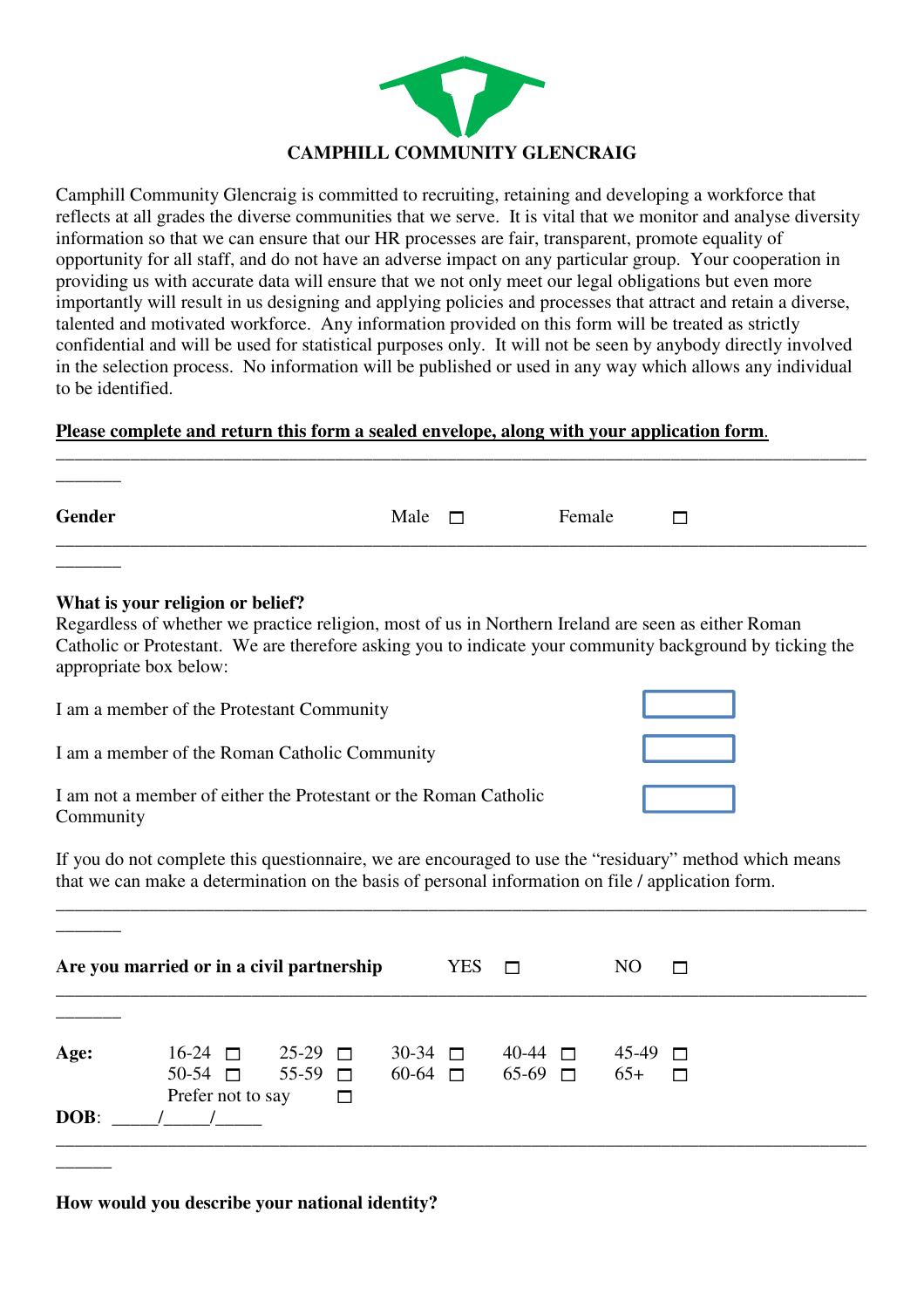| English<br>Irish $\square$                                                    | П                                                                                                                                          | Welsh $\square$<br><b>British</b><br>$\Box$                                                                                                                                    | Scottish $\square$<br>Other $\square$                       | Northern Irish $\Box$<br>Prefer not to say $\Box$                                                                                                                                                                                                         |  |
|-------------------------------------------------------------------------------|--------------------------------------------------------------------------------------------------------------------------------------------|--------------------------------------------------------------------------------------------------------------------------------------------------------------------------------|-------------------------------------------------------------|-----------------------------------------------------------------------------------------------------------------------------------------------------------------------------------------------------------------------------------------------------------|--|
| <b>Ethnicity?</b><br>appropriate box                                          |                                                                                                                                            |                                                                                                                                                                                |                                                             | Ethnic origin categories are not about nationality, place of birth or citizenship. They are about the group to<br>which you as an individual perceive you belong. Please indicate your ethnic origin by ticking the                                       |  |
| White<br>English<br>Irish Traveller $\square$                                 | □<br>Irish $\square$                                                                                                                       | Welsh $\Box$<br>Other White Background $\Box$                                                                                                                                  | Scottish                                                    | Northern Irish $\square$<br>П                                                                                                                                                                                                                             |  |
|                                                                               | Mixed / multiple ethnic groups<br>White and Black Caribbean $\Box$<br>Any other mixed background $\square$<br><b>Asian / Asian British</b> |                                                                                                                                                                                | White and Black African $\Box$                              | White and Asian $\Box$                                                                                                                                                                                                                                    |  |
| Indian $\square$<br>African $\square$<br>Other ethnic group<br>Arab $\square$ | Pakistani $\square$                                                                                                                        | Bangladeshi $\square$<br><b>Black / African / Caribbean / Black British</b><br>Caribbean □ Any other Black / African / Caribbean background □<br>Any other ethnic group $\Box$ | Chinese $\square$                                           | Any other Asian background $\square$                                                                                                                                                                                                                      |  |
| <b>Disability</b><br>day activities'.                                         |                                                                                                                                            | Using this definition do you consider yourself to be disabled?                                                                                                                 |                                                             | Section 1 of the Disability Discrimination Act describes a disabled person as person with a 'physical or<br>mental impairment which has a substantial or long-term effect on his/her ability to carry out normal day-to-<br>Yes $\Box$<br>No <sub>1</sub> |  |
|                                                                               |                                                                                                                                            |                                                                                                                                                                                |                                                             | If you answered yes, is there any reasonable adjustment which you believe is necessary for Camphill<br>Community Glencraig to make to allow you to fulfil the requirements of the job for which you are applying?                                         |  |
|                                                                               | What is your sexual orientation?                                                                                                           |                                                                                                                                                                                |                                                             |                                                                                                                                                                                                                                                           |  |
| Gay man<br>Other                                                              | Heterosexual / straight                                                                                                                    | П<br>$\mathsf{L}$<br>П                                                                                                                                                         | Gay woman / Lesbian<br><b>Bisexual</b><br>Prefer not to say | П<br>П                                                                                                                                                                                                                                                    |  |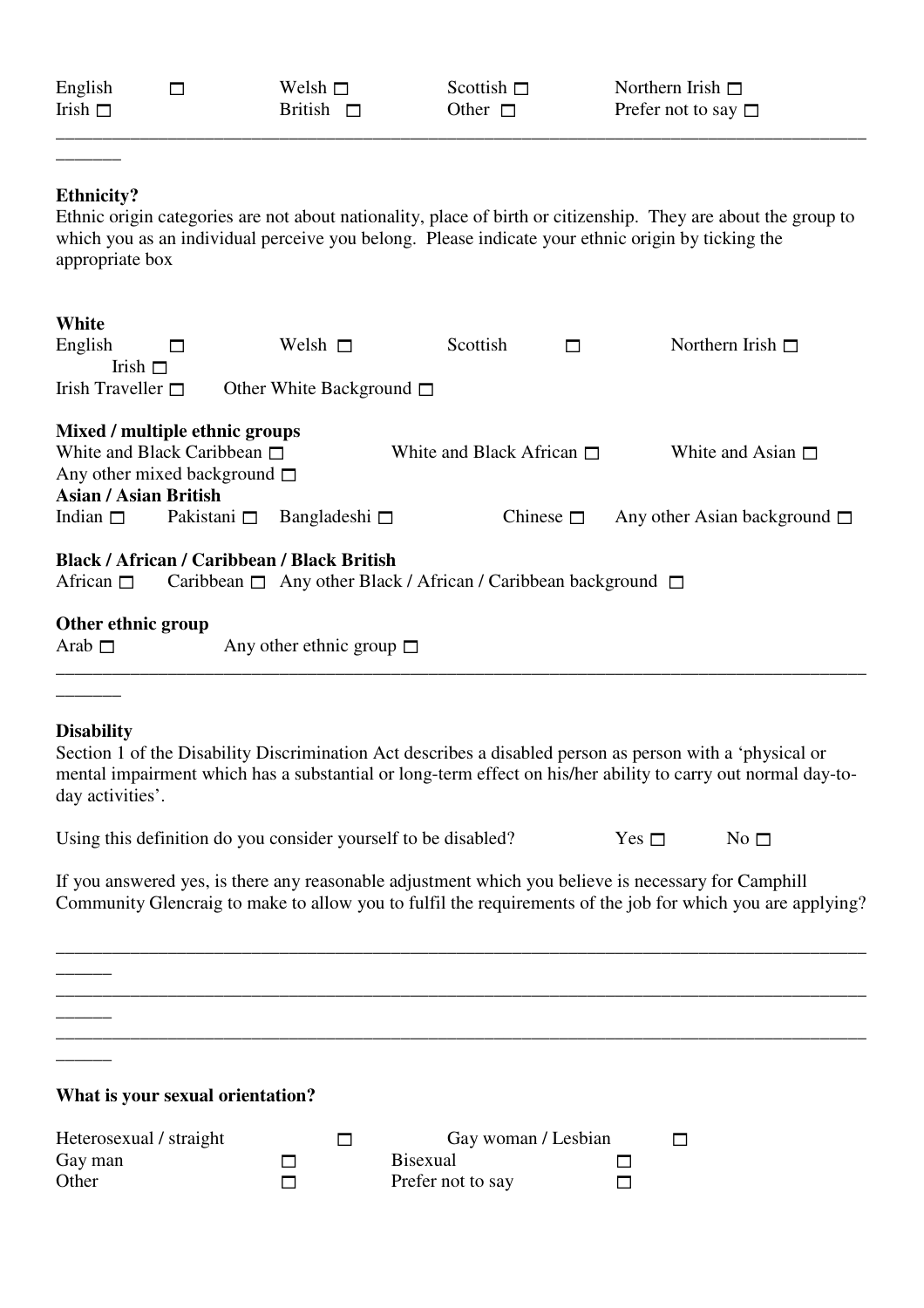# **Do you have any caring responsibilities?**

 $\overline{\phantom{a}}$ 

| None<br>$\Box$         |                                                        |  |
|------------------------|--------------------------------------------------------|--|
|                        | Primary Carer of a child/children (under 18) $\square$ |  |
|                        | Primary Carer of disabled adult (over 18)              |  |
| <b>Secondary Carer</b> |                                                        |  |

Primary carer of disabled child/children  $\square$ Primary carer of an older person  $(65+)$  $\Box$  Prefer not to say

**By completing this form you have helped us better understand how we, as an employer, ensure equality of opportunity for all.** 

\_\_\_\_\_\_\_\_\_\_\_\_\_\_\_\_\_\_\_\_\_\_\_\_\_\_\_\_\_\_\_\_\_\_\_\_\_\_\_\_\_\_\_\_\_\_\_\_\_\_\_\_\_\_\_\_\_\_\_\_\_\_\_\_\_\_\_\_\_\_\_\_\_\_\_\_\_\_\_\_\_\_\_\_\_\_\_

**Thank you for completing this form.**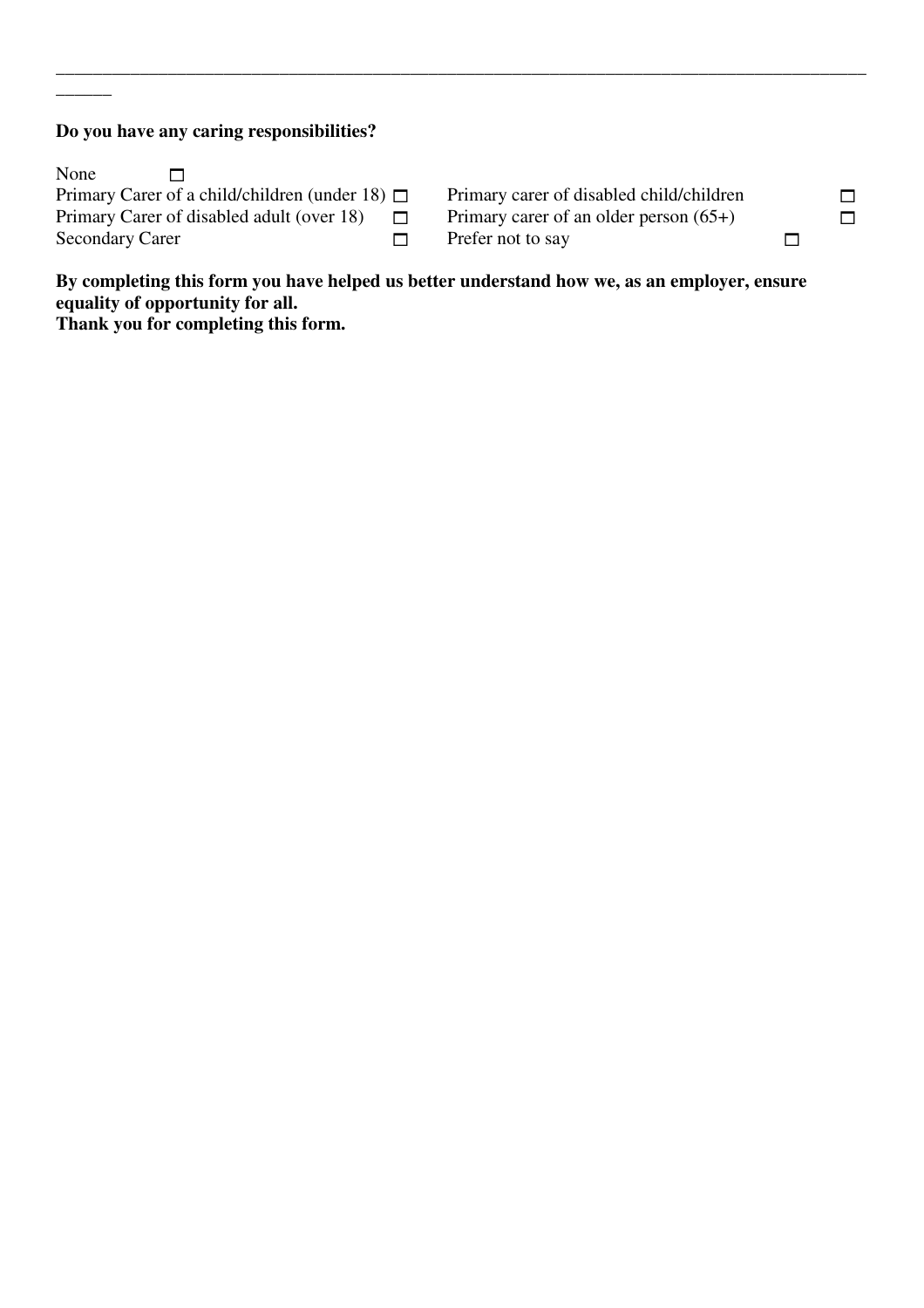| Resource                                                            | Januarv      |
|---------------------------------------------------------------------|--------------|
| Quality 1                                                           | Date:        |
| Manual                                                              | <b>Issue</b> |
| Humar                                                               | 15           |
| ヘル<br>የ/F020<br>$\overline{\phantom{a}}$<br>Doc<br>CG/HR/F<br>Code: | <b>Issue</b> |

#### **Declaration of Convictions Form**

We are committed to ensuring equal opportunity for all applicants. Information about criminal convictions is requested to assist the selection process and will be taken into account only when the conviction is considered relevant to the position applied for.

You have applied for a position that is defined as Regulated Activity under the Safeguarding Vulnerable Groups (NI) Order 2007. It also falls within the definition of an "excepted" position under the Rehabilitation of Offenders (Exceptions) Order (NI) 1979. This means that you **must** tell us about **all**  offences and convictions, including those considered 'spent'.

If you have received a formal caution or are currently facing prosecution for a criminal offence you should also bring this to our attention given the "excepted" nature of the role. If you leave anything out it may affect your application.

This information **will** be verified through an Access NI Enhanced Disclosure check if you are considered to be the preferred candidate and are being offered the position. The check will tell us if you have a criminal record or if your name has been included on the Children's Barred List and/or Vulnerable Adults Barred List. It is to make sure that individuals who might be a risk to children and/or vulnerable adults are not appointed. Access NI has a Code of Practice which explains this in more detail a copy of this can be made available to you should you wish.

Having a criminal record will not necessarily debar you from this position, this will depend on the nature of the position, your offences or other information contained on the Disclosure Certificate or provided directly to us by the Police.

The information received will be treated confidentially and will be assessed alongside normal selection criteria to determine suitability for the position. A separate meeting will be held with you if clarification is required to discuss any issues around your disclosure before a final decision is reached. After the decision has been made the information will be destroyed.

Please complete the section below and return it with your application. The form also asks you to give your written consent to the Access NI check, which will only be obtained if you are the preferred candidate. If you do not consent we will not accept your application.

Applicants can also submit a separate statement of disclosure if they wish. This may include details such as the particular circumstances around the conviction(s); how circumstances may have changed; and what has been learnt from the experience. Applicants can contact the Northern Ireland Association for the Care and Rehabilitation of Offenders (NIACRO) for more information.